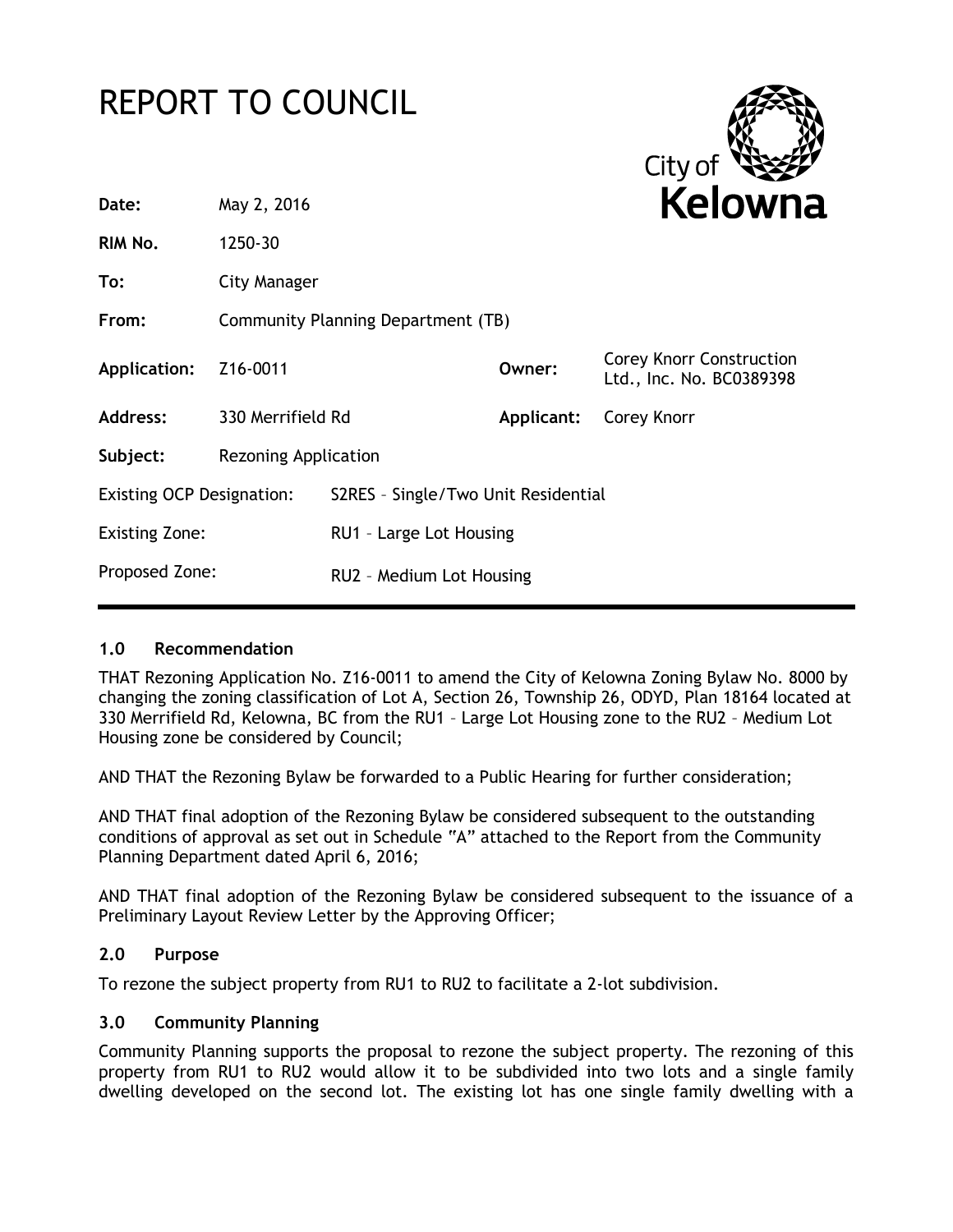suite, and the rezoning and subdivision would not cause any variances on the existing dwelling. This is consistent with the Official Community Plan (OCP) Future Land Use Designation of S2RES – Single/Two Family Residential and the OCP urban infill policy of compact urban form. The subject property is located within the Permanent Growth Boundary in the City's Core Area.

In fulfillment of Council Policy No. 367 respecting public consultation, the applicant undertook neighbour consultation by individually contacting the neighbours on April 6, 2016.

# **4.0 Proposal**

#### 4.1 Background

The subject property had a single family dwelling that was damaged by fire in August 2014. The home was demolished in July 2015, and a new single family dwelling with a suite was completed in January 2016. The siting of the new single family dwelling was sited to allow for a future rezoning and subsequent subdivision without variances.

#### 4.2 Project Description

The subject property is  $931m^2$  and the proposed rezoning does not trigger any variances. The RU2 – Medium Lot Housing zoning would allow the property to be subdivided into 2 lots without triggering a variance on the existing single family dwelling with suite. The second lot could then be developed with a single family dwelling, or a single family dwelling with suite. Should Council approve this rezoning, the Subdivision Approving Officer will review the application to subdivide. Should this be successful, a development permit would not be required for the single family dwelling on the new lot provided there were no variances requested.

This rezoning is consistent with the Future Land Use of Single/Two Unit Residential. It is also consistent with the OCP policy of Compact Urban Form, creating density where infrastructure already exists and is within 400m walking distance of transit stops.

# 4.3 Site Context

The subject property is located on the west side of Merrifield Road, north of Hwy 33 E and south of Mugford Road. It is within the Permanent Growth Boundary and the Core Area, and within walking distance to Mugford Park and Briarwood Park. It is a short drive to the commercial amenities located at Rutland Road and Highway 33 E.

There is an RU2 development two blocks to the east on Poonian Street that consists of 55 lots. There are nearly 20 RU6 lots in close proximity.

**Orientation Zoning Land Use** North | RU1 - Large Lot Housing | Residential East RU1 - Large Lot Housing Residential South RU1 - Large Lot Housing Residential West RU1 - Large Lot Housing Residential

Adjacent land uses are as follows: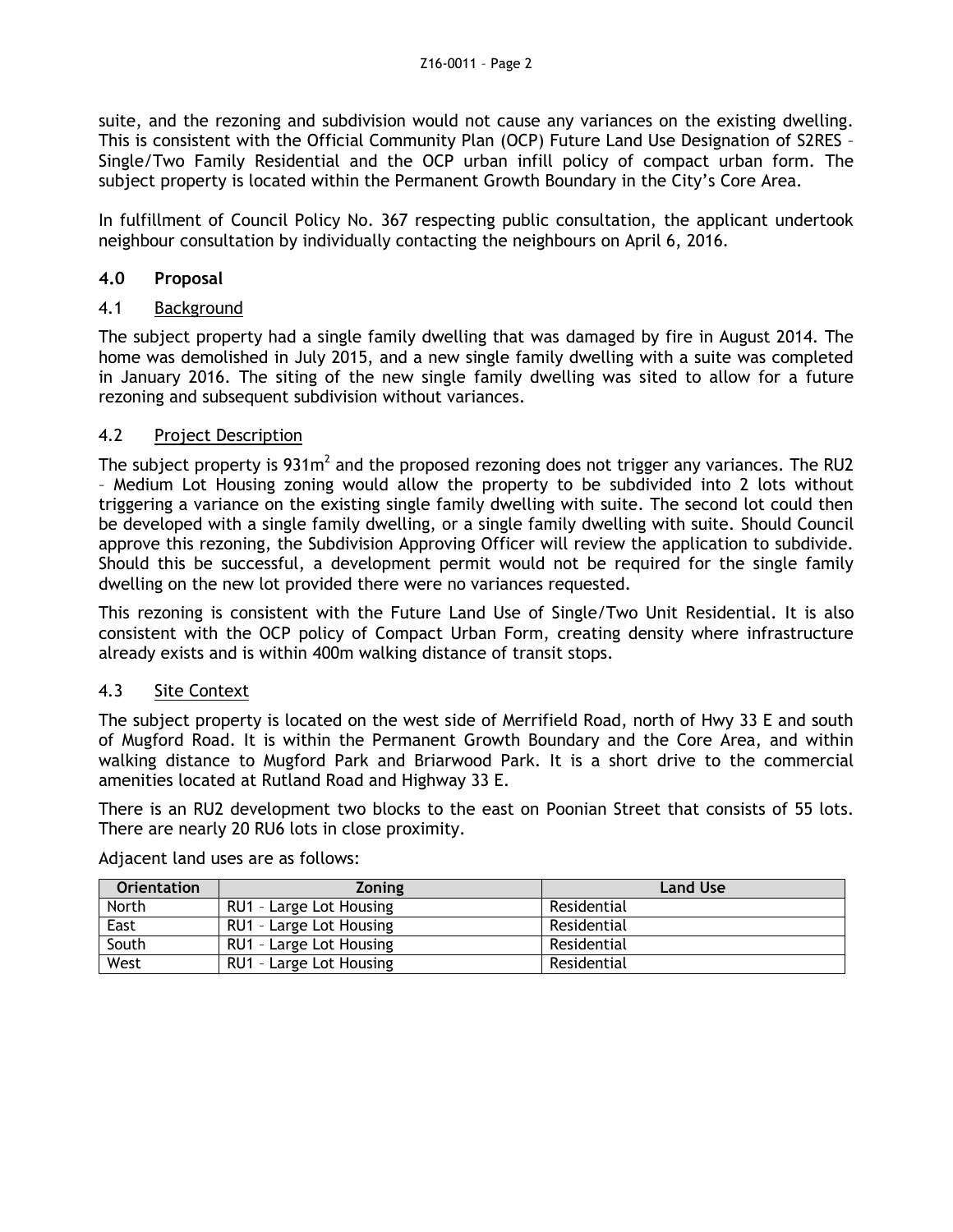

**Subject Property Map: 330 Merrifield Road**

# 4.4 Zoning Analysis Table

| <b>Zoning Analysis Table</b> |                              |                                      |  |  |  |
|------------------------------|------------------------------|--------------------------------------|--|--|--|
| <b>CRITERIA</b>              | <b>RU2 ZONE REQUIREMENTS</b> | <b>PROPOSAL</b>                      |  |  |  |
| <b>Existing Lot</b>          |                              |                                      |  |  |  |
| Minimum Lot Area             | 400 $m^2$                    | 913 $m2$                             |  |  |  |
| Minimum Lot Width            | 13.0 m                       | 30.40 m                              |  |  |  |
| Minimum Lot Depth            | 30.0 m                       | $30.04 \text{ m}$                    |  |  |  |
| Proposed Future Subdivision  |                              |                                      |  |  |  |
| Minimum Lot Area             | 400 $m^2$                    | Lot 1: 410 $m^2$<br>Lot 2: 503 $m^2$ |  |  |  |
| Minimum Lot Width            | 13.0 m                       | Lot 1: 13.67 m<br>Lot $2:16.74$      |  |  |  |
| Minimum Lot Depth            | 30.0 m                       | Lot 1: 30.04 m<br>Lot $2:30.04$ m    |  |  |  |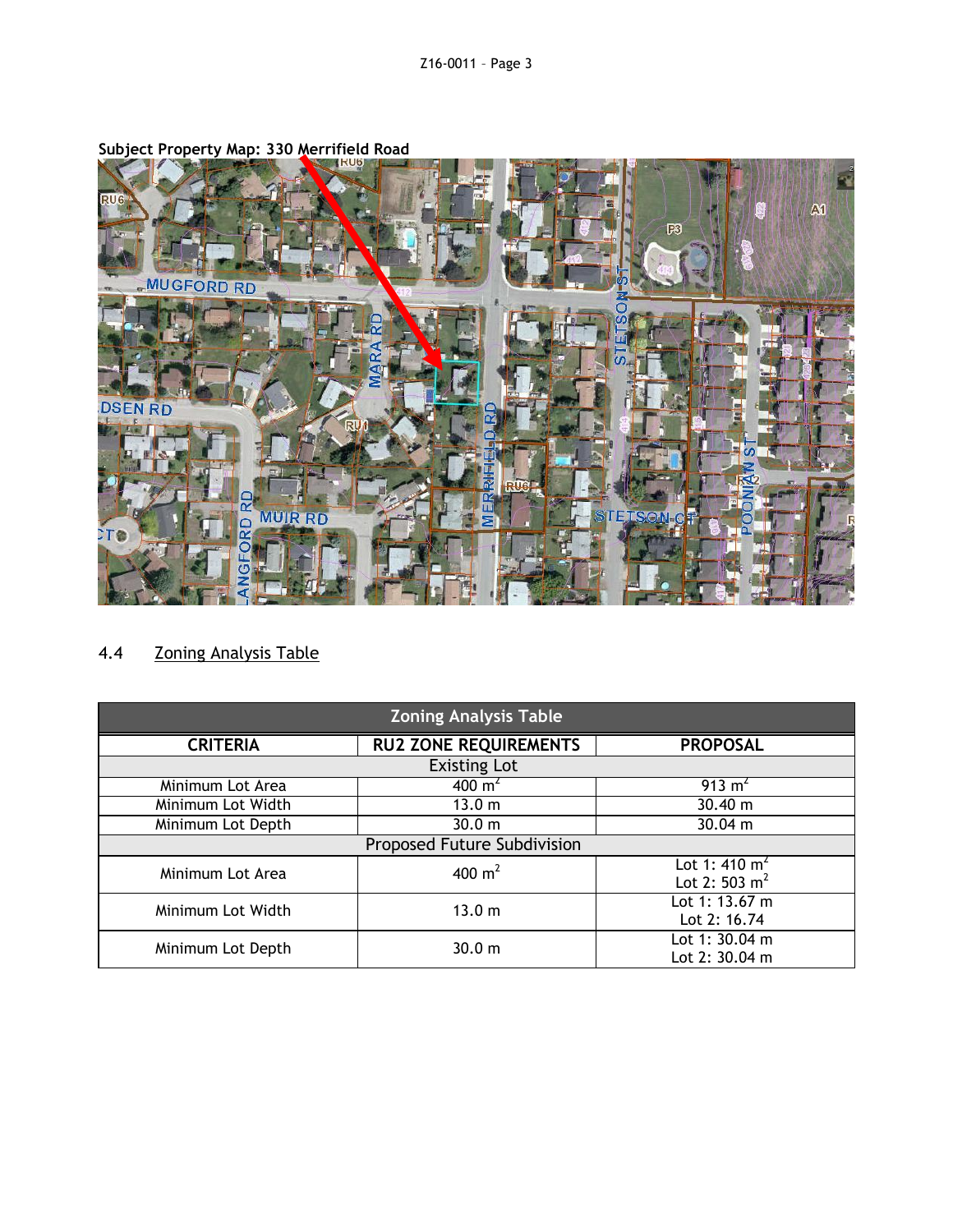# **5.0 Current Development Policies**

# 5.1 Kelowna Official Community Plan (OCP)

#### **Development Process**

**Compact Urban Form.**<sup>1</sup> Develop a compact urban form that maximizes the use of existing infrastructure and contributes to energy efficient settlement patterns. This will be done by increasing densities (approximately 75 - 100 people and/or jobs located within a 400 metre walking distance of transit stops is required to support the level of transit service) through development, conversion, and re-development within Urban Centres (see Map 5.3) in particular and existing areas as per the provisions of the Generalized Future Land Use Map 4.1.

#### **6.0 Technical Comments**

#### 6.1 Development Engineering Department

 Please see attached Schedule "A" attached to the Report from the Community Planning Department dated April 6, 2016.

# 6.2 Fire Department

- Ensure both lots are addressed off of Merrifield Rd
- Ensure appropriate fire flows/hydrants in area.

#### 6.3 FortisBC Gas

 Please be advised FortisBC Gas has reviewed the above mentioned referral and the gas service line may be impacted by this proposal. A Statutory Right of Way will be required to protect the existing asset from encroachment or a gas service alteration will be required.

#### 6.4 FortisBC Electric

- There are FortisBC Inc (Electric) ("FBC(E)") primary distribution facilities along Merrifield Rd. To date, arrangements have not been completed to meet the requirements to service the proposed subdivision. The applicant is responsible for costs associated with changes to the proposed lots' existing service, if any, as well as the provision of appropriate land rights where required.
- Otherwise, FBC(E) has no concerns with this circulation.

#### 6.5 Rutland Water Works District

• Please see attached letter dated February 25, 2016

#### 6.6 Ministry of Transportation

• Preliminary Approval is granted for the rezoning for one year pursuant to Section 52(3)(a) of the Transportation Act.

<sup>-</sup><sup>1</sup> City of Kelowna Official Community Plan, Policy 5.2.3 (Development Process Chapter).